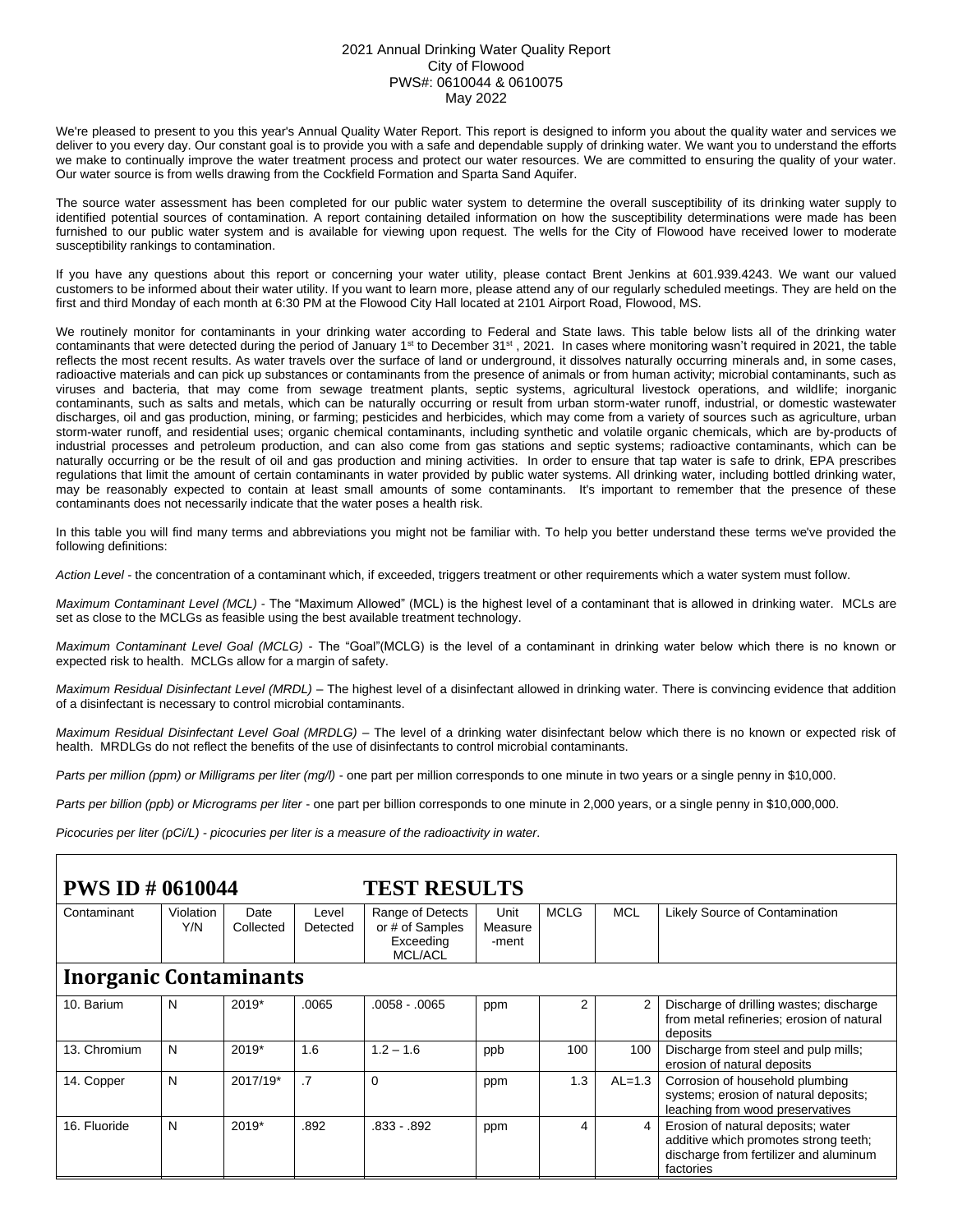| 17. Lead                                     | N | 2017/19* |        | 0             | ppb  |  | $AL=15$    | Corrosion of household plumbing<br>systems, erosion of natural deposits        |  |
|----------------------------------------------|---|----------|--------|---------------|------|--|------------|--------------------------------------------------------------------------------|--|
| Sodium                                       | N | $2019*$  | 110000 | No Range      | ppb  |  |            | Road Salt, Water Treatment Chemicals,<br>Water Softeners and Sewage Effluents. |  |
| <b>Disinfection By-Products</b>              |   |          |        |               |      |  |            |                                                                                |  |
| 81. HAA5                                     | N | 2021     | 4.39   | No Range      | ppb  |  | 60         | By-Product of drinking water<br>disinfection.                                  |  |
| 82. TTHM<br><b>Total</b><br>trihalomethanes] | N | 2021     | 12.4   | $3.43 - 12.4$ | ppb  |  | 80         | By-product of drinking water<br>chlorination.                                  |  |
| Chlorine                                     | N | 2021     | 1.7    | $.5 - 2.8$    | mg/l |  | $MDRL = 4$ | Water additive used to control<br>microbes                                     |  |

| <b>PWS ID # 0610075</b><br><b>TEST RESULTS</b> |                  |                   |                          |                                                             |                          |             |                                                          |                                                                                                                                         |                                                                                                              |  |  |
|------------------------------------------------|------------------|-------------------|--------------------------|-------------------------------------------------------------|--------------------------|-------------|----------------------------------------------------------|-----------------------------------------------------------------------------------------------------------------------------------------|--------------------------------------------------------------------------------------------------------------|--|--|
| Contaminant                                    | Violation<br>Y/N | Date<br>Collected | Level<br>Detected        | Range of Detects or<br># of Samples<br>Exceeding<br>MCL/ACL | Unit<br>Measure<br>-ment | <b>MCLG</b> |                                                          | <b>MCL</b>                                                                                                                              | Likely Source of Contamination                                                                               |  |  |
| <b>Microbiological Contaminants</b>            |                  |                   |                          |                                                             |                          |             |                                                          |                                                                                                                                         |                                                                                                              |  |  |
| 1. Total Coliform<br>Bacteria                  | N                | January           | Positive                 | $\mathbf{1}$                                                | <b>NA</b>                |             | $\Omega$                                                 | presence of coliform<br>Naturally present<br>bacteria in 5% of<br>in the environment<br>monthly samples                                 |                                                                                                              |  |  |
| <b>Radioactive Contaminants</b>                |                  |                   |                          |                                                             |                          |             |                                                          |                                                                                                                                         |                                                                                                              |  |  |
| 5. Gross Alpha                                 | N                | 2019*             | 2.8                      | $1.6 - 2.8$                                                 | pCi/L                    |             | $\mathbf 0$                                              | 15                                                                                                                                      | Erosion of natural deposits                                                                                  |  |  |
| 6. Radium 226<br>Radium 228                    | N                | 2019*             | .89<br>1.3               | $.34 - .89$<br>$.60 - 1.3$                                  | pCi/L                    |             | $\Omega$                                                 | 5                                                                                                                                       | Erosion of natural deposits                                                                                  |  |  |
| <b>Inorganic Contaminants</b>                  |                  |                   |                          |                                                             |                          |             |                                                          |                                                                                                                                         |                                                                                                              |  |  |
| 8. Arsenic                                     | N                | 2020*             | $.5\,$                   | No Range                                                    | ppb                      |             | n/a                                                      | 10                                                                                                                                      | Erosion of natural deposits; runoff<br>from orchards; runoff from glass<br>and electronics production wastes |  |  |
| 10. Barium                                     | N                | 2020*             | .0019                    | No Range                                                    | ppm                      |             | $\overline{2}$                                           | 2                                                                                                                                       | Discharge of drilling wastes;<br>discharge from metal refineries;<br>erosion of natural deposits             |  |  |
| 13. Chromium                                   | N                | 2020*             | 2.9                      | No Range                                                    | ppb                      |             | 100                                                      | 100                                                                                                                                     | Discharge from steel and pulp<br>mills; erosion of natural deposits                                          |  |  |
| 14. Copper                                     | N                | 2017/19*          | .4                       | $\mathbf 0$                                                 | ppm                      |             | 1.3                                                      | $AL=1.3$<br>Corrosion of household plumbing<br>systems; erosion of natural<br>deposits; leaching from wood<br>preservatives             |                                                                                                              |  |  |
| 16. Fluoride                                   | N                | 2020*             | 1.14                     | No Range                                                    | ppm                      |             | $\overline{\mathbf{A}}$                                  | 4<br>Erosion of natural deposits; water<br>additive which promotes strong<br>teeth; discharge from fertilizer and<br>aluminum factories |                                                                                                              |  |  |
| 17. Lead                                       | N                | 2017/19*          | $\overline{\mathbf{4}}$  | $\Omega$                                                    | ppb                      |             | $\overline{0}$                                           | $AL=15$<br>Corrosion of household plumbing<br>systems, erosion of natural<br>deposits                                                   |                                                                                                              |  |  |
| Sodium                                         | N<br>2019*       |                   | 77000 - 120000<br>120000 |                                                             | ppb                      |             | $\mathbf 0$<br>$\Omega$                                  |                                                                                                                                         | Road Salt, Water Treatment<br>Chemicals, Water Softeners and<br>Sewage Effluents.                            |  |  |
| <b>Disinfection By-Products</b>                |                  |                   |                          |                                                             |                          |             |                                                          |                                                                                                                                         |                                                                                                              |  |  |
| 81. HAA5                                       | N                | 2021              | 19                       | $2.84 - 20.2$                                               | ppb                      | 0           | By-Product of drinking water<br>60<br>disinfection.      |                                                                                                                                         |                                                                                                              |  |  |
| 82. TTHM<br>[Total<br>trihalomethanes]         | N                | 2021              | 35                       | $6.79 - 33.1$                                               | ppb                      | 0           | By-product of drinking water<br>80<br>chlorination.      |                                                                                                                                         |                                                                                                              |  |  |
| Chlorine                                       | N                | 2021              | 1.9                      | $0 - 3.6$                                                   | mg/l                     | $\Omega$    | $MRDL = 4$<br>Water additive used to control<br>microbes |                                                                                                                                         |                                                                                                              |  |  |

*\* Most recent sample. No sample required for 2021.* 

*\*\* Fluoride level is routinely adjusted to the MS State Dept of Health's recommended level of 0.6 - 1.2 mg/l.* 

As you can see by the table, our system had no violations. We're proud that your drinking water meets or exceeds all Federal and State requirements. We have learned through our monitoring and testing that some contaminants have been detected however the EPA has determined that your water IS SAFE at these levels.